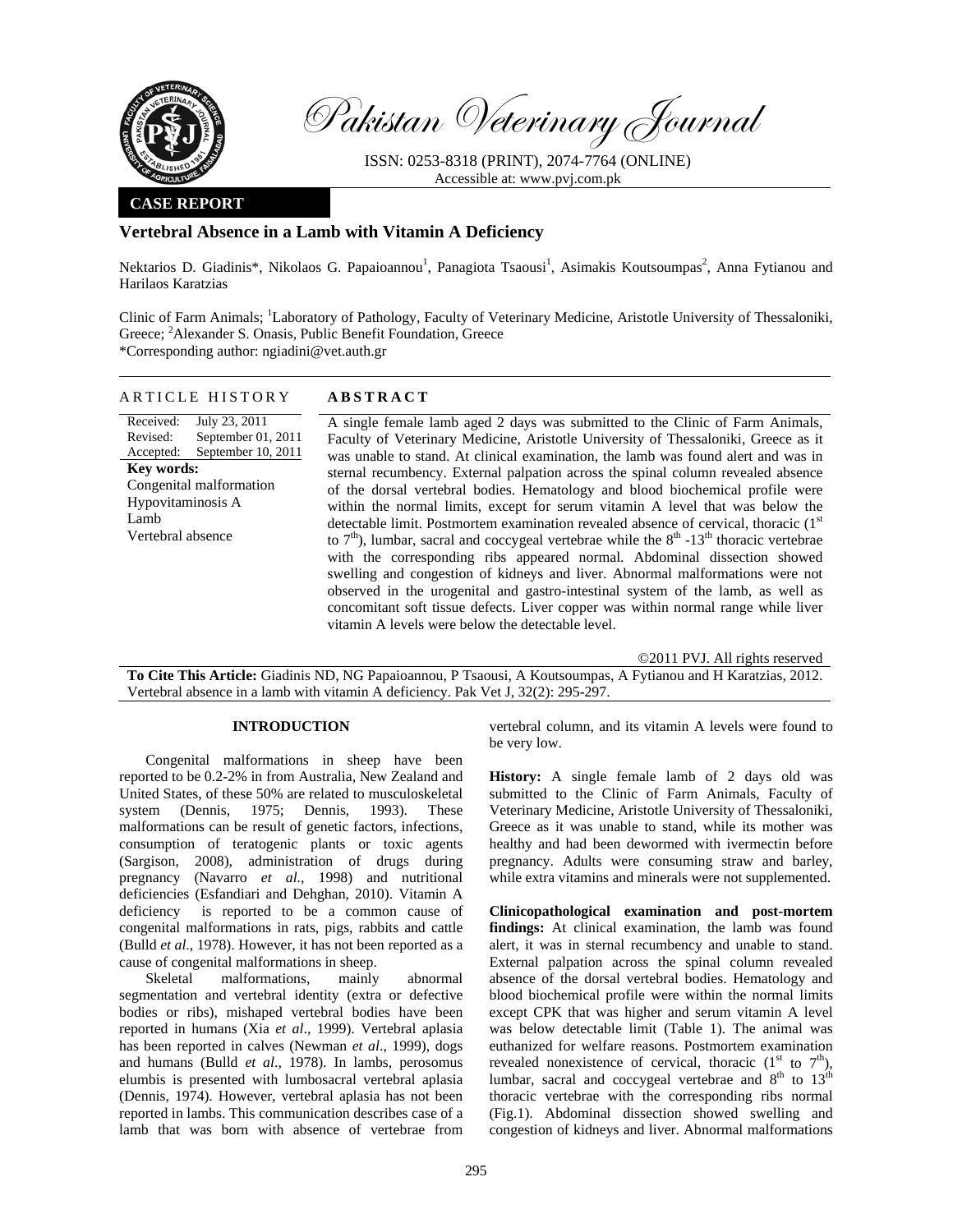were not observed in the urogenital and gastro-intestinal system of the lamb, as well as concominant soft tissue defects. Histopathological examination of brain and spinal cord did not reveal any lesion (Fig. 2). Examinations for viral infections (Bluetongue, BVD, Border disease) and toxoplasmosis were also negative. Liver copper was normal, while liver vitamin A levels were below the detectable level.

| <b>Table 1:</b> Hematological and biochemical profile of the affected lamb |  |
|----------------------------------------------------------------------------|--|
|----------------------------------------------------------------------------|--|

| Parameter               | Value | Reference values          |
|-------------------------|-------|---------------------------|
| <b>PCV (%)</b>          | 28    | $27 - 45$                 |
| $Hb$ ( $g/dl$ )         | 9.5   | $9 - 15$                  |
| $WBC ( \mu )$           | 7,100 | 4,000-12,000 <sup>1</sup> |
| PLT $(x 10^5/\mu l)$    | 6     | $2.5 - 7.5$               |
| ALP (U/I)               | 289   | $68 - 387^2$              |
| AST (U/I)               | 65    | $60 - 280^2$              |
| Total Bilirubin (mg/dl) | 0.15  | $0.1 - 0.52$              |
| BUN (mg/dl)             | 15    | $8 - 20^2$                |
| Creatinine (mg/dl)      | 1.3   | $1.2 - 1.92$              |
| CPK (U/I)               | 58    | $8 - 132$                 |
| Vitamin A               | 0     | 30-100 ng/m $l^2$         |

'Schalm OW (1986) In: Schalm's Veterinary Haematology, 4<sup>th</sup> Ed, Lea and Febiger, Philadelphia, USA; <sup>2</sup>Pugh, DG. (2002) Sheep and Goat Medicine, Saunders, USA.



Fig. I: Absence of cervical and thoracic (1<sup>st</sup> through 7<sup>th</sup>) vertebrae (double arrows).



Fig. 2: Absence of histopathological lesions in spinal cord (cervical segment). HE X 200.

#### **DISCUSSION**

Vertebral aplasia has been reported in humans (Bulld *et al*., 1978; Al-Kaissi *et al*., 2011), dog (Carvallo *et al*.,

296 **Pak Vet J, 2012, 32(2): 295-297.**

2011) and neonatal calf (Newman *et al*., 1999). Cases of lumbar vertebral aplasia have been reported by the farmers (Dennis, 1974). However, cases of major vertebral column aplasia in lambs have not been reported in literature. Possible cause of this condition seems to be vitamin A deficiency in humans (Bulld *et al*., 1978). In animals, it is difficult to investigate the possible causes of congenital anomalies (Esfandiari and Dehghan, 2010).

In the present case, the affected animal had nervous dysfunction and was unable to stand. Differential diagnosis included white muscle disease, border disease, enzootic ataxia and inherited cerebral and cerebellar conditions. All the above conditions were excluded, because the macroscopical and histopathological findings of these diseases were not found. These findings are in agreement with previous clinical observations (Sargison, 2008). Also, perosomus elumbis, a rare congenital defect that is characterized by agenesis of the lumbosacral spinal cord and vertebrae, as well as soft tissue malformations could be taken into account for differential diagnosis (Thompson, 2005). In the present case, a larger area than lumbosacral was affected, while soft tissues were normal. Inherited bone malformation also could be the cause of this condition, but genetic etiology is difficult to prove (Thompson, 2005) and was not conducted in the present study. However, this condition occurred in this flock only once and according to the flockman, it was never observed previously. This probably excludes the inheritance for this condition.

Hypovitaminosis A seems to be a possible finding that could cause this condition. It is known that vitamin A deficiency can cause bone malformations in various animal species and humans (Bulld *et al*., 1978; McDowell, 2000) and probably caused vertebral aplasia or agenesis in the reported lamb. Vitamin A deficiency can cause bone malformations through both osteoblast and osteoclast malfunction, that leads to disorganized bone growth. Although vitamin A and carotenes were not measured in the feedstuffs, it can be presumed that vitamin A deficiency was the result of low carotene and vitamin A in the feedstuffs. It is known that straw and barley are poor in carotenes (McDowell, 2000), and it was reported that the animals were not supplied with extra vitamin A and/or carotenes.

### **REFERENCES**

- Al-Kaissi A, R Ganger, JG Hofstaetter, K Klaushofer and F Grill, 2011. The aetiology behind torticollis and variable spine defects in patients with Mullerian duct/renal aplasia-cervicothoracic somite dysplasia syndrome: 3D CT scan analysis. Eur Spine J, 20: 1720-1727.
- Bulld M, J Seiferth and G Scheithauer, 1978. Agenesis and dysgenesis of the os sacrum and the os coccygis: a contribution. Klin Padiat, 190: 519-529.
- Carvallo FR, AS Dominguez and PC Morales, 2011. Bilateral ectrodactyly and spinal deformation in a mixed-breed dog. Can Vet J, 52: 47-49.
- Dennis SM, 1974. A survey of congenital defects of sheep. Vet Rec, 95: 488-490.
- Dennis SM, 1975. Perinatal lamb mortality in Western Australia 7 Congenital defects. Aust Vet J, 51: 80-82.
- Dennis SM, 1993. Congenital defects of sheep. Vet Clin North Am-Food Anim Pract, 9: 203-217.
- Esfandiari A and A Dehghan, 2010. Several congenital abnormalities in a neonate of a Mixed Mehraban sheep. Turk J Vet Anim Sci, 34: 553- 556.